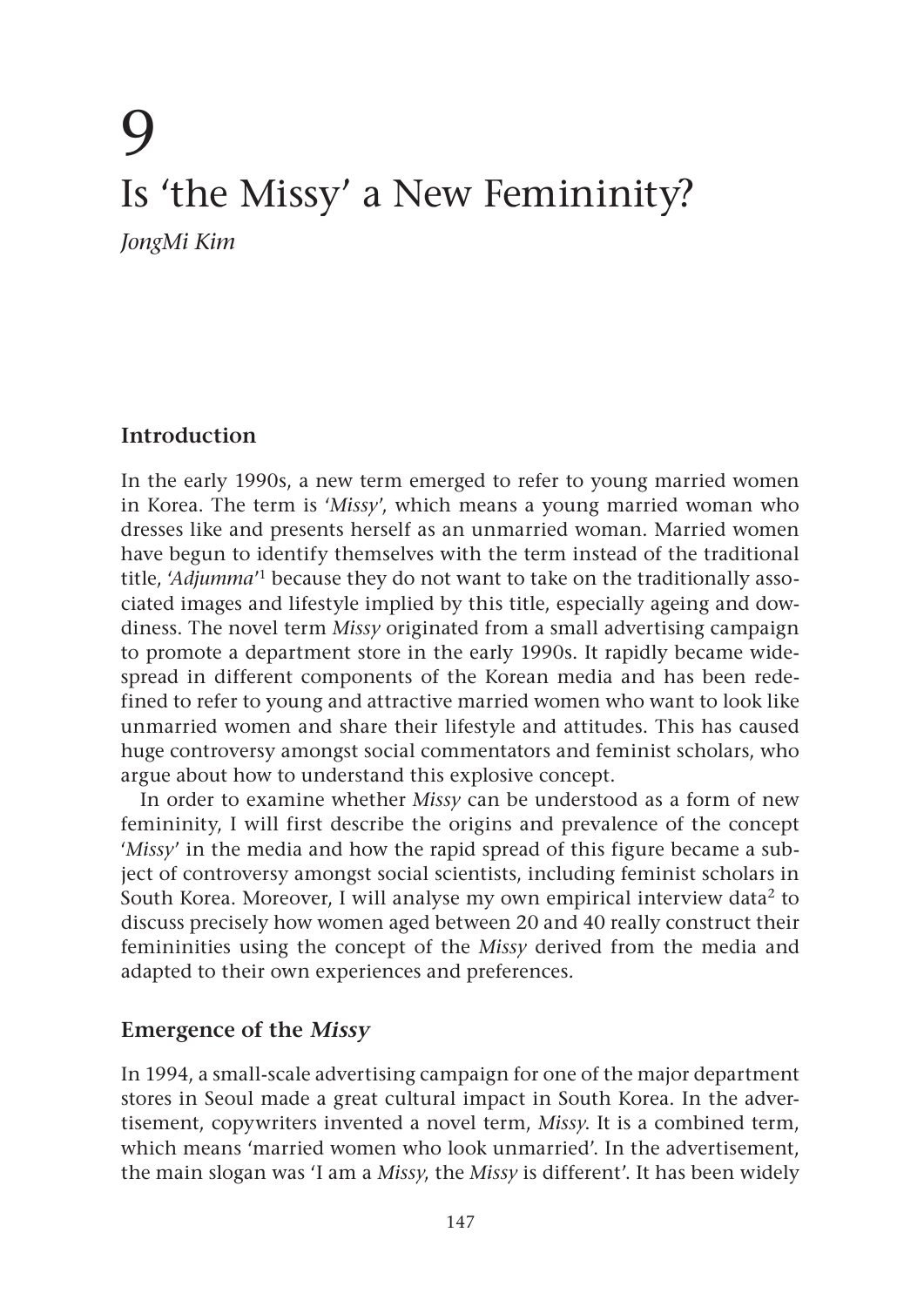used and rapidly came to represent an alternative lifestyle for women. Even the copywriter was surprised at the speed with which this term took on a social meaning and the way in which it has come to evoke a specific image of women and femininity (Lee, 2002, p. 149).

This new figure was not only the product of a marketing campaign but was also related to the general conditions underpinning the emergence of a new concept of femininity, influenced by globalized images of femininity and by changing economic conditions. In South Korea, the concept of married femininity changed as the number of working women increased with industrialization during the 1970s and 1980s. During this period, there was a general tendency for women to have more opportunity to undertake higher education and pursue their own career. The *Missy* refers to young married women who were born in the 1960s, and grew up in the 1970s under the military dictatorship. Because of industrialization and huge labour migration from rural areas to big cities like Seoul, most of them lived in urban settings and grew up in nuclear families. This generation received from 10.37 years (women) to 11.78 years (men) of education on average (Kang, 1996, p. 594). When this generation became young adults in the 1980s, many of them supported and became involved in the democratic movement against the military regime. From this experience, the whole generation tended to be somehow more socially sensitive and active than any other generation in the South Korean history (Moon, 2005, pp. 102–3).

The initial response from society to the advertising campaign which invented the term *Missy* was very enthusiastic. Consumers, in particular young housewives, embraced the concept and identified themselves with the term. The prevailing image of the *Missy* was immediately absorbed by the mass media, as much as it had been promoted and influenced by media in the first place. The widespread popularity of the new image in media representation in the 1990s accelerated in film and television drama. The genres of Western melodrama and romantic films were being recycled and translated into the South Korean cultural context, with the *Missy* as one key translated image from Western images of femininity.

For example, the figure of the *Missy* became more popular and a subject of controversy when a television drama, *The Lover* (*Aein*, director: Changsoon Lee, MBC, 1996), was broadcast in September 1996. It was about an extramarital love story of two successful professionals in their mid-thirties. The drama had an enormous impact on society. The audience rating reached 36.3 per cent in October 1996 (Kim, 1996). Thousands of husbands made enquiries at the telephone office to check their wives' call list to see if they were having affairs (Lee, 2003). The actress who had the role of the heroine in the drama, Sin-Hye Hwang, became another icon of the *Missy*. In addition, the motto of the drama, 'beautiful immorality' became a very popular phrase at the time.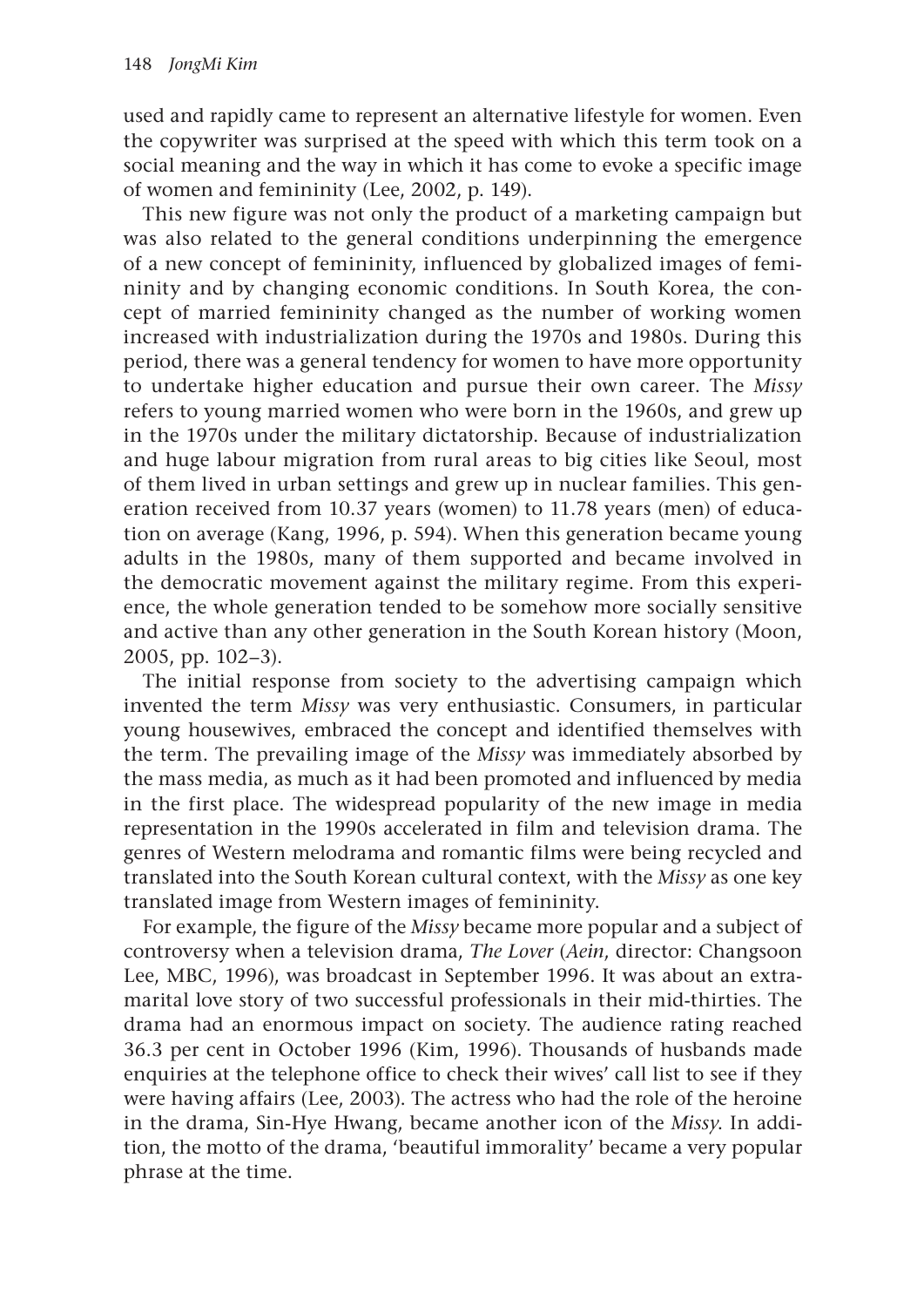Since *The Lover* first raised the issue of the extramarital affair, many films and dramas have flourished. The difference between *The Lover* and the post-*Lover* films and dramas is perhaps that the sexual relations and discourses are more openly implicated and described in later projects. The director of *The Lover* made the extramarital affair a romantic fantasy but did not depict sexual relations. However, the post-*Lover* films and dramas put the sexual relationship at the centre. Furthermore, the *Missy* is always located in the central stage of the extramarital affair and, as such, liberal sexual attitudes have become the main property of the *Missy*. Lee So-Hee pointed out that the story of the extramarital affair has experimented with the possibility of recognizing a new morality governing middle-aged wives' subjective sexuality and individuality. The social discourse around these kinds of films and drama show that female sexuality in modern Korea conflicts with the Confucian ideas of fidelity and chastity (Lee, 2002, pp. 157–8). In this context of media representation, it is easy to suggest that the concept of the *Missy* has replaced the old concept of the wives, or *Adjumma*, as the one with which married women identify themselves.

Other films have further built upon this tendency to increasingly provide spaces for women's desires and characters and scenarios within which they can identify themselves as the *Missy* and arguably as reflecting certain aspects of globalized images of femininity. In the previous media representations, women having an extramarital affair (or love affair) used to end up being tragically killed or committing suicide. Moreover, the woman who is seeking fulfilment of her sexual desire was described as a kind of hybrid monster. As So-Young Kim, the feminist film critic describes, in the post-*Aein* period, the image of women has radically shifted and the mass media attempt to represent women's voices (Kim, 1998). The common theme of those films and dramas is that they are beginning to show female sexual desires, more confidence and self-awareness.

The *Missy* representations in these films and TV dramas contribute to the popularity of *Missy* as an alternative lifestyle for women. The connotations of these film and drama images are that heroines are self-confident, career oriented and desirable lovers. Young women have taken up these images and used them in the process of constructing their own alternative identities, coming to refer to themselves as *Missy*, reworking and replacing the image of *Adjumma*. Given the increasing significance of this image, it is, therefore, perhaps opportune to examine the process of its emergence, as I attempt to do below.

#### **Controversy over the Missy: media masquerade or real subject?**

#### **The Missy as a pseudo-reality of commercialism**

Since her emergence as a powerful new figure, the *Missy* has been a subject of debate amongst social scientists and feminists in South Korea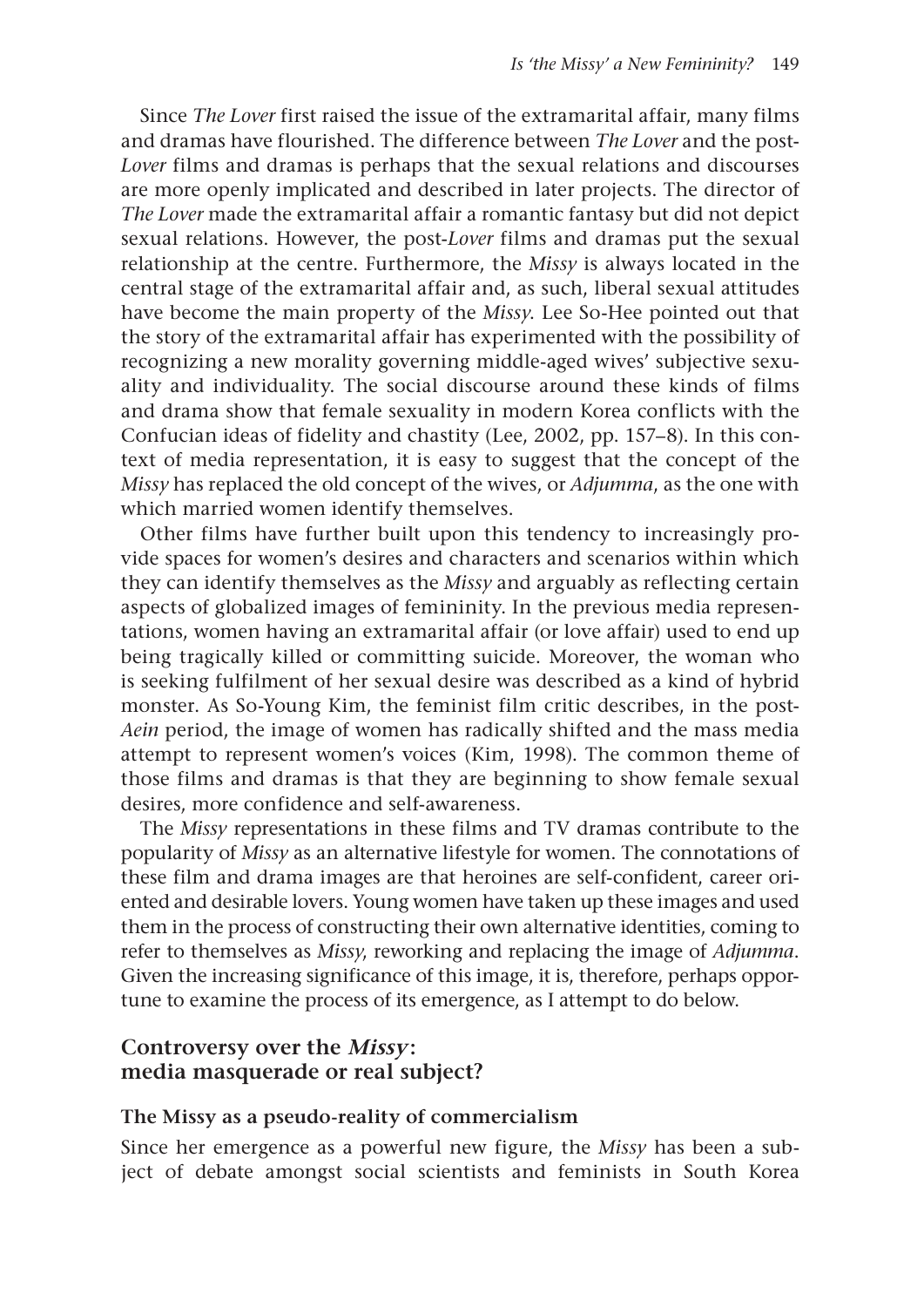reflecting varying opinions regarding the many pros and cons of the real – or otherwise – entity of the specific group of women – the *Missies*. Many comment that the concept of the *Missy* is an illusory entity only driven by the dominant force of consumerism since it was invented and promoted solely for the purpose of commercial advertising. Hence, critics of the *Missy* claim that it is a fabricated concept, which creates more powerful images of 'superwomen': progressive and modern characters, rejecting old and traditional conservative ideas, and influenced both by a changing Korean social context and by global media images and consumerism. This critical position can be found in the argument of a leading feminist in South Korea, Young-Ja Lee (2000). In her analysis of the phenomenon of the *Missy*, she argues that the *Missy* is an illusory and pseudo reality, which was encouraged by the mass media. Women are exposed repeatedly to the concept through advertisements and mass media representations. According to her analysis, 'at the moment of the advertised image turning into real character, nobody can make sense of whether the *Missy* is a commercial by-product or voluntarily constituted genuine entity' (Lee, 2000, p. 60).

This type of criticism is reminiscent of similar arguments around the construction of new femininity in Western contexts, resonating particularly with the 'yummy mummy'. It is argued that new femininity emphasizes self-surveillance, monitoring and discipline. Moreover, criticism of new femininity not only focuses on individualism, choice and empowerment, but also emphasizes consumerism and the commodification of difference (Gill and Arthurs, 2006; McRobbie, 2006). This important contribution from the West reveals how and where feminism is attempting to understand consumption and new femininity within the processes of global capitalism and is similar to how the *Missy* has been understood as new femininity in the South Korean context of globalization. In particular, understandings and criticisms of the concept of the *Missy* by feminists have centred on this aspect of consumerism and commodification of difference, rather than an actual assessment of the restrictions facing married women in South Korea. However, this critical view of the *Missy* is perhaps only based on twodimensional feminist ideas, in which young women as mass consumers are seen simply as the dopes or victims of consumerism with functional needs and no desires of their own. Such views ignore the process of the active transformation of women. From this perspective, the *Missy* is not thought to be seeking and constructing her identity actively. Indeed, if one followed this type of critical analysis, the women's subject position would probably disappear. Instead, the subject formation seems only to be regarded as an object oppressed by commercialism and the patriarchal system and this contributes to the phenomenon that women's subject formation in global capitalism is often overlooked.

In this chapter, the study of cultural practice requires studying 'macrological alliances' and the 'micrologies' of women's subject positions in order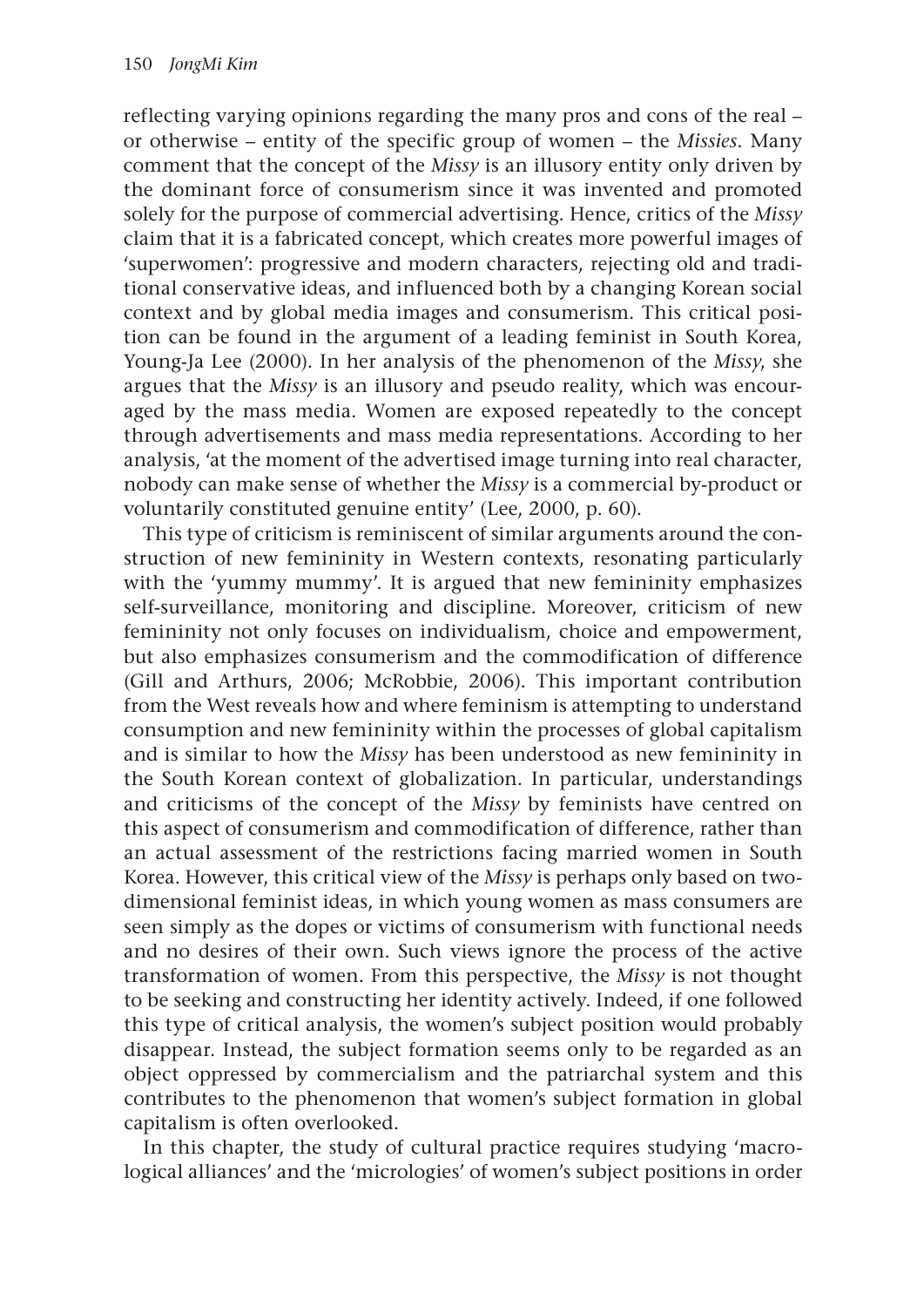to understand that their position can be actively transformed, rather than being merely an object of oppression by consumer forces. The practice as *Missy* can perhaps best be seen as a meeting point where multiple factors constitutes the subject-cultural practice and their inherent temporalities. Of course, the *Missy* was originally formulated and encouraged by the support of consumerism and mass media. In addition, it is perhaps valid to state that the image of the career oriented and 'unmarried-look-a-like' housewives was initially just an illusion. However, if we entirely accept South Korean feminists' criticisms (Cho, 2002; Lee, 2000) and the Western feminists' criticism (Gill and Arthurs; McRobbie, 2006) of women's position within global capitalism, then there would be no possibility of the actor committing to, or participating in, her own transformation of identity. In practice, the images of the *Missy* portrayed by commercialism and mass media may open up women's imagination to the possibilities of building a new identity that expresses their desires and self-realization. According to Kaplan (1995), 'it would be difficult to find subjects not interpellated in the world making activity of consumption ... [we need] studies of corporate practices, site of consumption and subject formation ... without account for agency, resistance, subjectivity ... without constructing narratives of oppositional binaries' (p. 61). Similarly, I would argue that the practices of *Missy* are perhaps constituted culturally and mediated by women's own active social relations. As I will attempt to show, it seems clear that the women are well aware of the situations in which they are positioned and are choosing their identity based on self-realization as well as cooperating with consumerism.

Therefore, it seems that thus far feminist analysis of the *Missy* phenomenon has overlooked the possibility of women's subject formation in constructing their identities. With the deficiencies of these main competing critiques of the *Missy* discussed above, it would be helpful therefore at this point to return to my empirical data and the revelations of young women themselves to discover if a more convincing explanation can be found in their own voices.

### **Is Missy a new femininity?**

In the series of interviews with 101 women aged between 20 and 40, I raised the issue of the *Missy* in several lines of questioning relating to who the *Missy* is, what the definition of *Missy* is, and how informants identify themselves with *Missy*. Most married women who I interviewed clearly expressed their desire to be *Missy*. One of the informants remarked, 'I would love to be a *Missy* and I would love to be seen as a *Missy*.'

As seen, the central definition of *Missy* refers to married women who want to look like unmarried women (*Agassi*). Although their marital status is that of married women who expect to perform all the duties conducted inside and outside of their house, in a sense, they still want to be considered as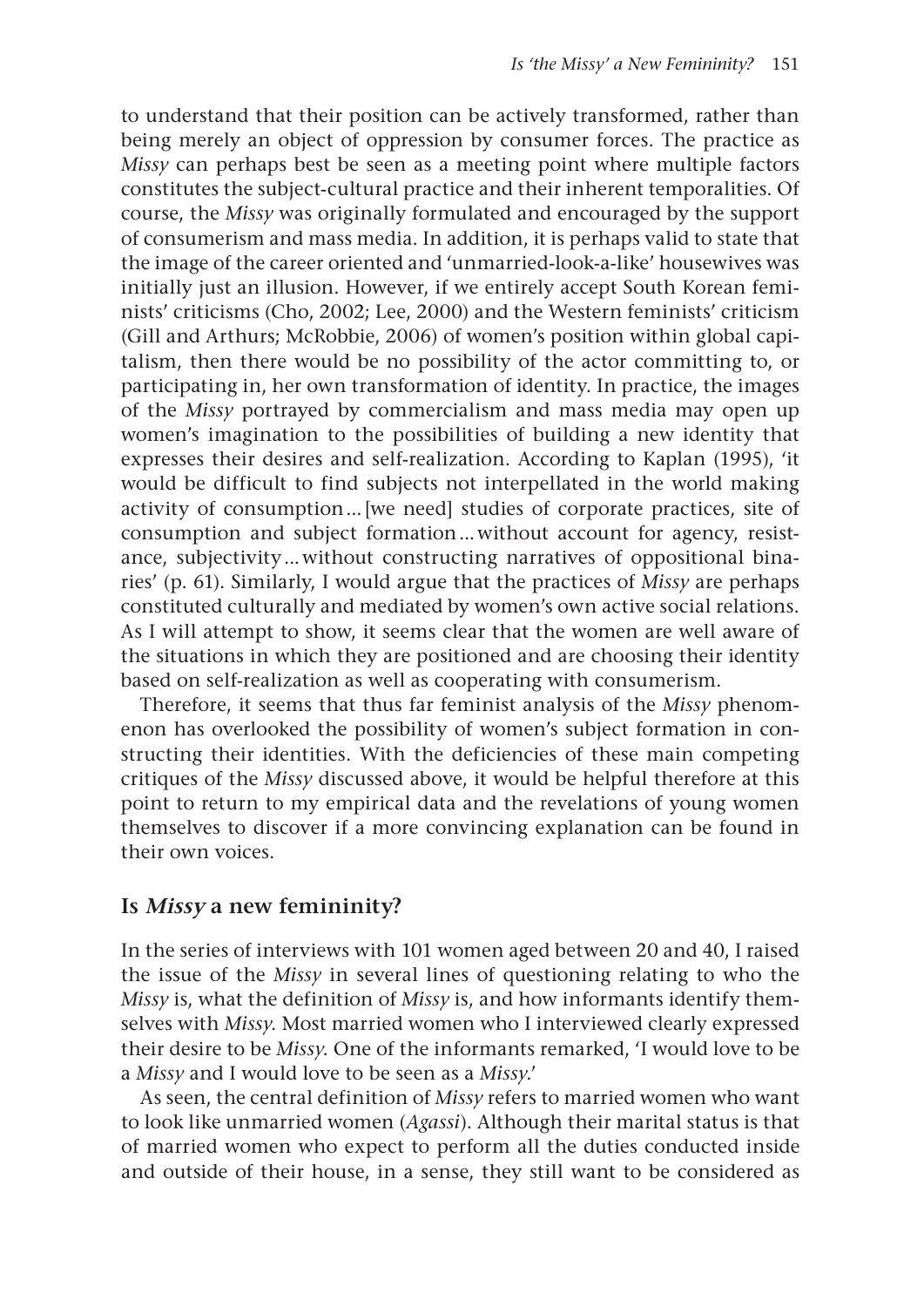unmarried women. In other words, the *Missy* transcends the marital status boundary from married to unmarried women, as an attractive, sexy and youthful identity.

At a glance, the *Missy* can be a technique of visual knowledge identified in dress and body codes. The visual technique is perhaps the best way of a woman masquerading as unmarried. As such, the *Missy* can be regarded visually as an 'unmarried woman' by adopting or assuming her style. On this point, the visual technique of the *Missies*' appearance seems to demonstrate how such masquerading brings into play contingent, complex and negative identification to *Adjumma*, as revealed in the informant's revelation below.

If the *Missy* is an identity that contains the desire to masquerade as unmarried women (*Agassi*), why is marital disguising a significant desire for young women in the contemporary South Korean context? It may be because, young women reject the traditional image of the 'wise mother and good wife', represented by the *Adjumma*. *Adjumma* was the universalized concept used to refer to married women as the signifier. However, the concept, *Adjumma*, has been associated with a long list of expected codes of conduct for women, which are only accomplished by sacrificing herself in favour of her family. Thus, the image has become unattractive for a generation that wants to embrace women's desires and the pursuit of self-realization. In the contemporary context which incorporates influences from a changing consumer society and from a globalized media context, the image of married women that they now wish to portray encompasses their desire to prolong self-realization and development, as they did before marriage. The newly created concept of the *Missy* for women in the late 20s and 30s age group is similar to that of the *Agassi* who may have more freedom and power to control their own lives.

The meaning of *Missy* is articulated in the meanings the informants attach to the practices involved. When most informants talk about the *Missy*, their descriptions sketch the abstract visual images of the *Missy* (fashion, appearance, style and age) which perhaps reflect, and are reflected by, consumer and media images, then move to describing the image of *Adjumma*, and finally returning to the *Missy* to define it as a counterpart to, and rebellious of, the concept of *Adjumma*.

Indeed, the *Missy* has been presented as embodying confidence and, as noted earlier, as putting their energy into self-cultivation/their appearance/ improvement of their own life. The following interview shows clearly what young Korean women think about the *Missy*:

- *HE*: 'I think I am a *Missy* because I am investing a lot of energy for my inner and external development to have my own satisfaction. For *Missy*, her weight of life is more centred on herself rather than husband or children.'
- *Q*: 'What is difference between the *Adjumma* and *Missy*?'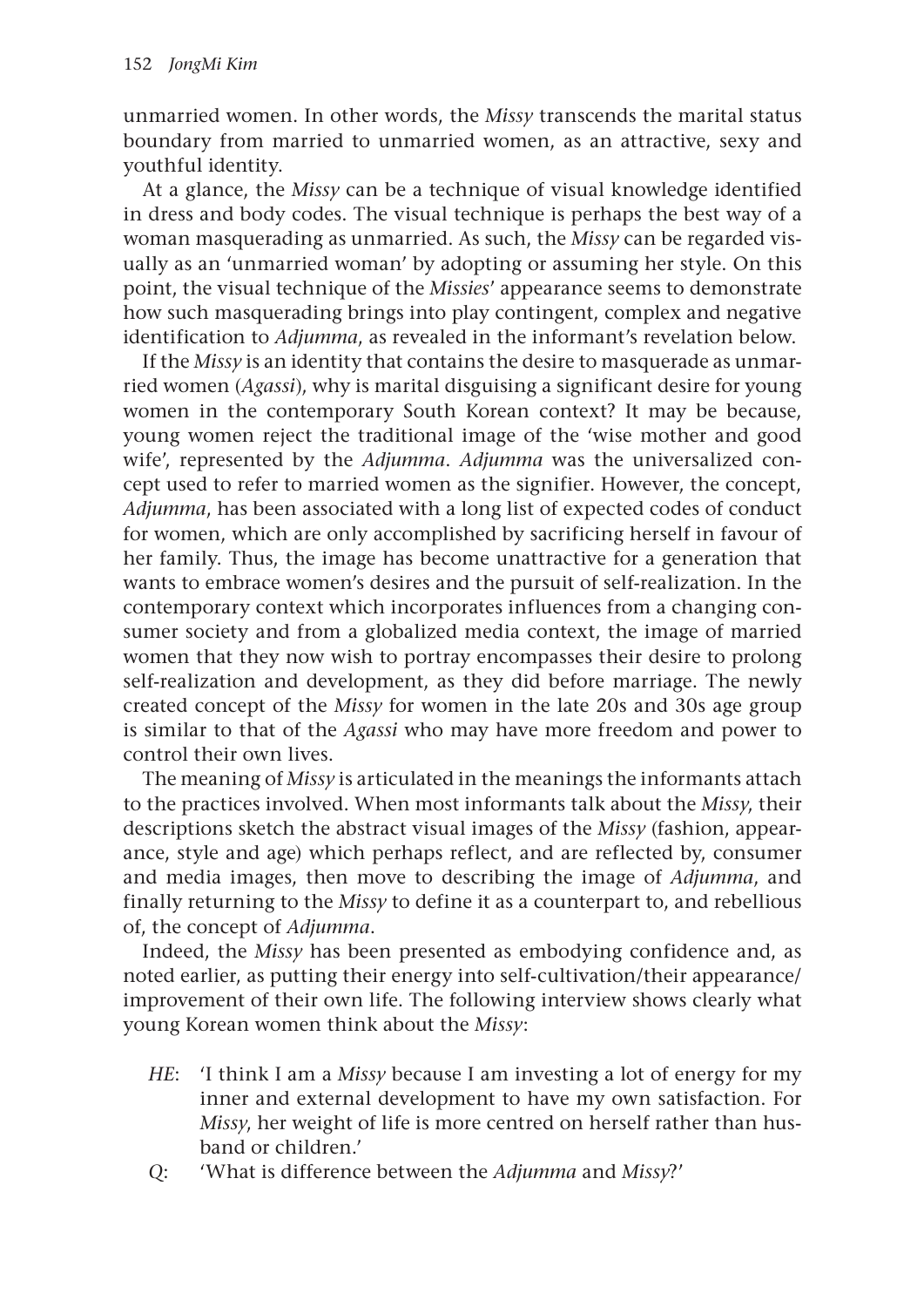- *HE*: 'I think the *Adjumma* is someone who is loose and careless about her life, only thinking about her husband and child. Unlike *Adjumma*, the *Missy* is keeping up tensions in everyday life.'
- *Q*: 'What does it mean, tension?'
- *HE*: 'Well ... tension, I think, is the motivation to develop my life.'

(Full-time housewife, age 34)

As can be seen, the informant points out what the *Missy* means from her point of view, which includes one of the main definitions that the *Missy* is more focused on her own development rather than family affairs or rearing children. However, despite the prevalence of the image in the media, it seems not possible to define it without comparison with the concept of *Adjumma*. From the extract, it is noticeable that there is a precise difference between the *Missy* and *Adjumma*, namely tensions in everyday life. The informant thinks that the *Adjumma* is careless and not interested in taking care of herself, whereas the *Missy* is always maintaining her consciousness in terms of motivating her life. Thus, if the *Missy* can be seen as opposed or in opposition to the *Adjumma* discourse, it is in the process of making visible the fractured identities of old femininities.

By contrast, the informant in the following interview is usually identified as a *Missy* but sometimes she identifies herself with *Adjumma* when she behaves 'wrongly':

*S*: 'I never had been called *Adjumma* till that moment; people usually called me a *Missy* even when I had my second son, Joonyoung. One day, I was stuck in a terrible traffic jam on my way back home. So I tried to change my direction, and drove my car into a private car park although I was aware that I should not. At that moment, one guy shouted at me "*Adjumma*! You should not park your car here". I was thinking at the moment, yes, that's right, I am *Adjumma*.' (Full-time housewife, age 37)

The appearance of this informant may be that of a *Missy*, as she identifies herself, but her identity can shift between *Adjumma* and *Missy* in different instances. The informant allowed the man to call her *Adjumma* when she noticed that she broke a rule in the parking lot. Therefore, in her construction, the *Adjumma* image seems to be closely related to negative behaviour not just a negative appearance, while the *Missy* image is associated with the positive and active side of her everyday life. This can read in the same way as other historical examples of 'passing' – as the forming of identity marked by permeable boundaries; i.e. the anxiety of being 'misread' or 'correctly read'. The informant above does not want to be an *Adjumma*. However, although the images can be seen as oppositional, in real practice, both identities are intermingled and coexist, showing that the two concepts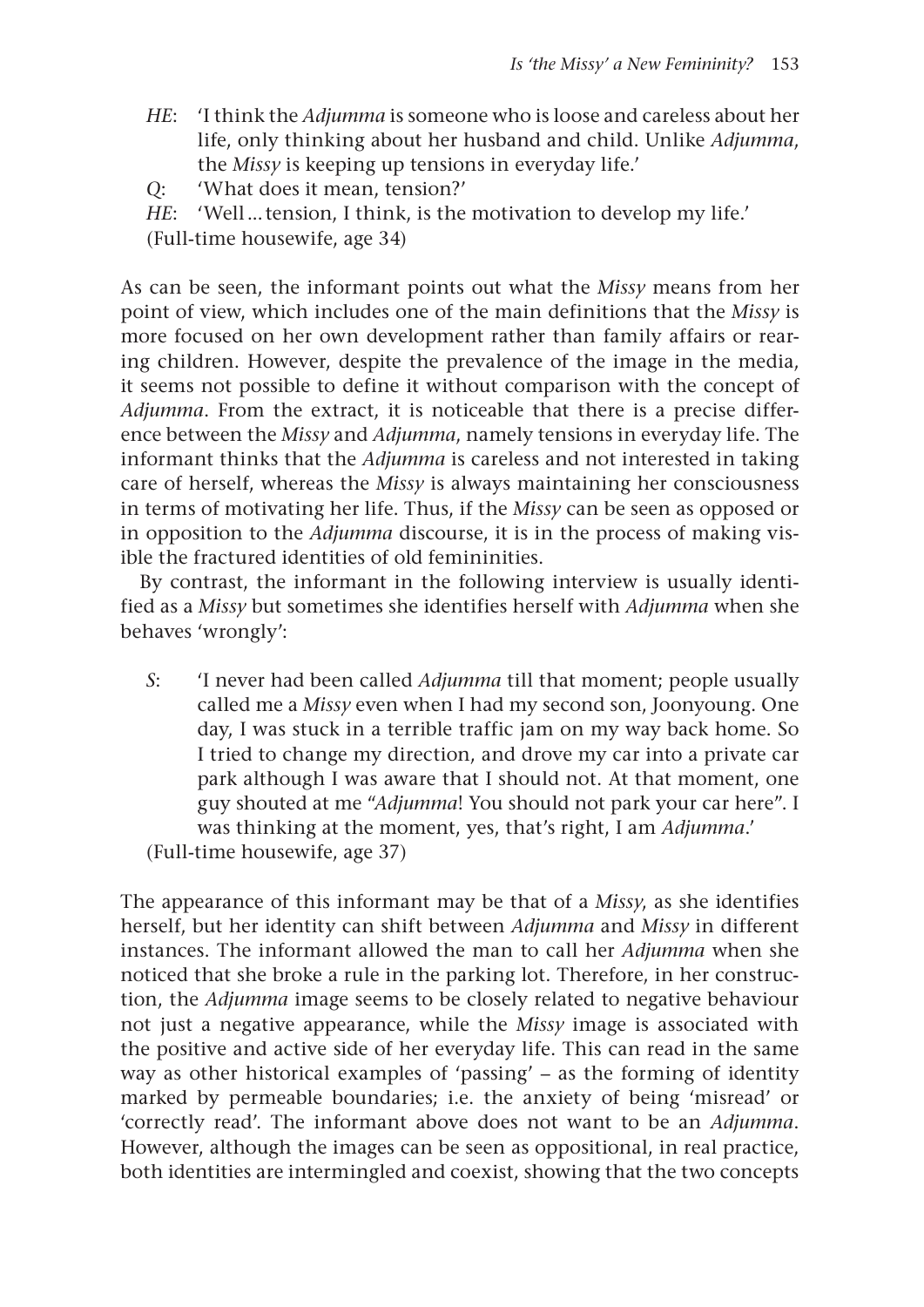are situation-dependent. As an unresolved identity of competing femininities, the *Missy* refers to imagined identities compounded with uncertainty, insecurity and anxiety. Thus, the *Missy* identities are competing by which it can be seen that new femininities have not yet arrived and have not been fully realized but rather are represented in a competing and conflicting image. When most informants talk about the *Missy*, their descriptions sketch the abstract visual images of the *Missy*, move to describing the images of *Adjumma*, and finally return to the *Missy* to define it as a counterpart of *Adjumma*.

In fact, the whole process of struggling to define new identities starts with the crisis of the old images of married women as a result of global transformations and new images of femininity. The old images of married women cannot fulfil what women desire and accomplish. The existing concept and images of married women with *Adjumma* have been too uniform and fixed to offer a solution to the crisis. At this point, the action they take is mimicking the unmarried women who are categorized as *Agassi* and masquerading as unmarried. Indeed, in this instance, what women appear to want is to be gazed at by the other in an 'intentional misrecognition' between married and unmarried women.

### **The in-and-out-ness of the Missy**

One intriguing point I found emerging in my interviews is that although informants retain the name of the *Missy* to express their identities, the actual identity formation is not exactly what many social scientists have described nor precisely that portrayed by the media. Rather, they are constructing the formation itself by approximating the given package of the *Missy* and withdrawing from it. This in-and-out-ness of the *Missy* identity shows the complexity with which the informants are struggling and contesting with married femininities in contemporary society. Furthermore, it should be noted that this in-and-out-ness seems to be totally based on locally contingent contexts. There is no simple informants' reading of *Missy* representation in the media and the informants tactically use the resources including given packages of the *Missy* and *Adjumma* images in order to constitute their identities.

For example, the following interview observes that informants endorse, hesitate and refuse some facets of the *Missy*. Some informants reject aspects of the *Missy* and contextualize her within their own perspective.

- *IK*: 'I don't think I am a *Missy*.'
- *Q*: 'Why do you think you are not?'
- *IK*: 'I am not following that trendy way.'
- *Q*: 'You don't follow ... ?'
- *IK*: 'I am not interested in decorating my appearance.'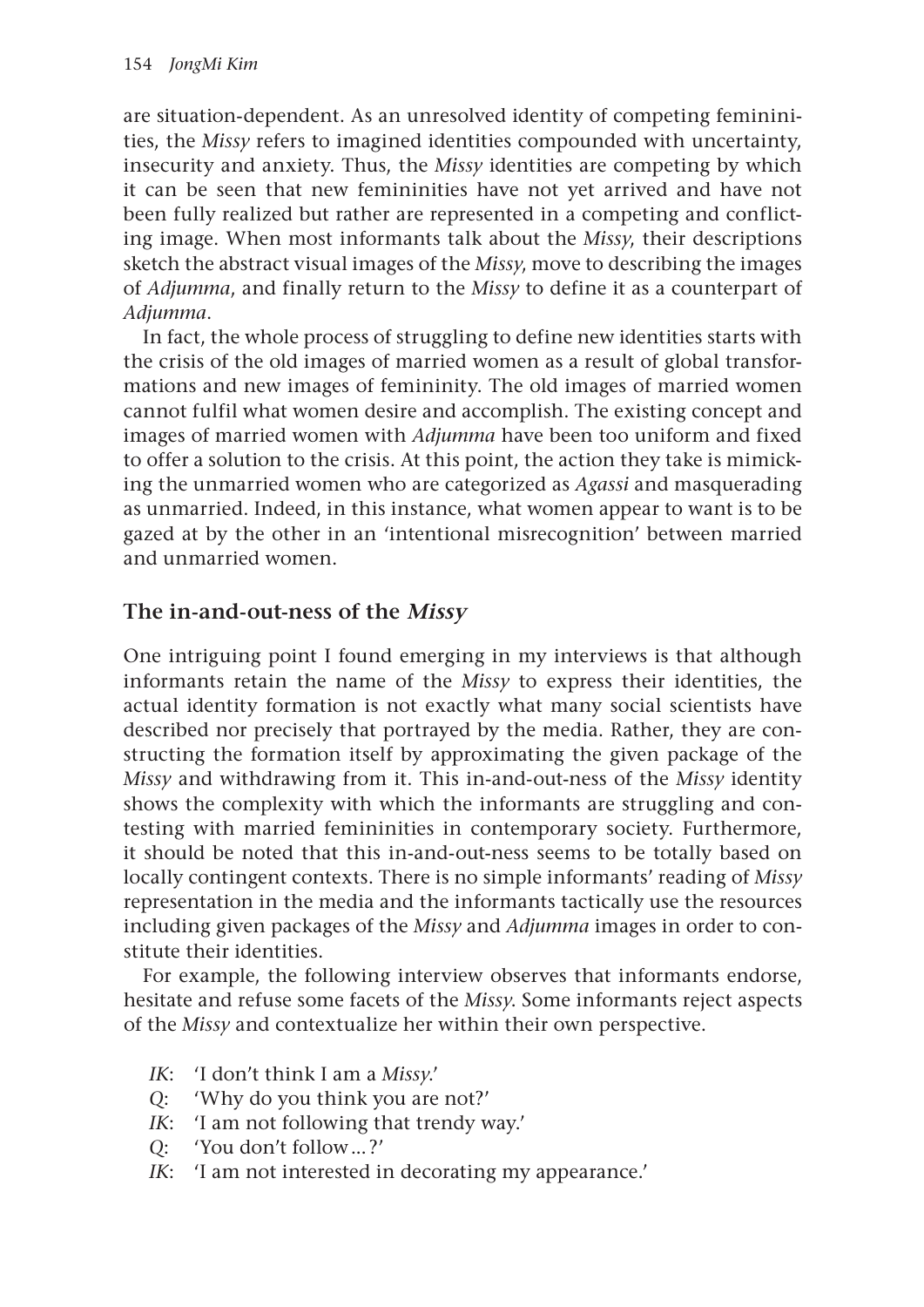- *Q*: 'Do you think the *Missy* is all about appearance?'
- *IK*: 'Yes, probably, about appearance. I don't like to stay home looking humble without any make-up. I really want to wear make-up when I am home and go to the supermarket. I never wear humble clothes.'
- *Q*: 'You mean you think you are the *Missy*, don't you?'
- *IK*: 'I think that when I am working ... maybe having a lover.' *[laughing]*
- *Q*: 'Do you think it is better to be the *Missy*?'
- *DY*: 'Yes, I think I should decorate myself very well when I go out.'
- *Q*: 'What do you think?'
- *SB*: 'I never decorate myself. Those who are trendy are progressive like that although I am so far from interested in being the *Missy*.'

(Full-time housewives, ages 27–33)

The focus-group above shows interesting reactions to the concept of *Missy* from each informant: the informant IK clearly shows her ambivalent attitude towards the concept, although she is consciously mocking it. She is cautious and hesitating to commit to the *Missy* concept fully because she is aware of its superficial character. However, her ambivalence towards the image is also revealed: she is stepping in and out of the boundary of the *Missy* by remarking that she does not like to be seen as following the trendy way but actually she expresses her desire to have an attractive appearance. By contrast, informant DY reinscribes the *Missy* as being about appearance. Furthermore, the informant SB does not identify herself at all as *Missy*. The informants' discussion as to whether or not they identify with the *Missy* is competing. They do not want to accept the given image of *Missy* in terms of being purely about appearance. The informants seem aware of criticisms of the *Missy* as a consumer dope. From the interview, it is interesting to see that the *Missy* does not seem to provide a clear negotiation point for the formation of identities. In fact, the characteristic of appearance is probably not providing a negotiation point. This may be partly because people are consciously aware of the origin of the concept, which was, has been, and still is closely associated with consumerism. However, as informant IK and SB revealed cautiously, they still have desires to resurface their self-identities and desires, which are still latent and are only reluctantly exposed, if at all, in the interview. In that sense, the *Missy* does not represent a safe and settled boundary. Rather, it is what they want to be, without having any safe harbour.

Without a safe harbour, the discourse of the *Missy* reaches an ambivalent position. The informants interact within the *Missy* discourse. According to the informants, the contents of the *Missy* are 'self-cultivating' and 'keeping tight'. The *Missy* has a self-centred lifestyle, rather than a victim of self-sacrifice, and she invests in her own development. The following extract shows how the informants can put on and take off the *Missy*, each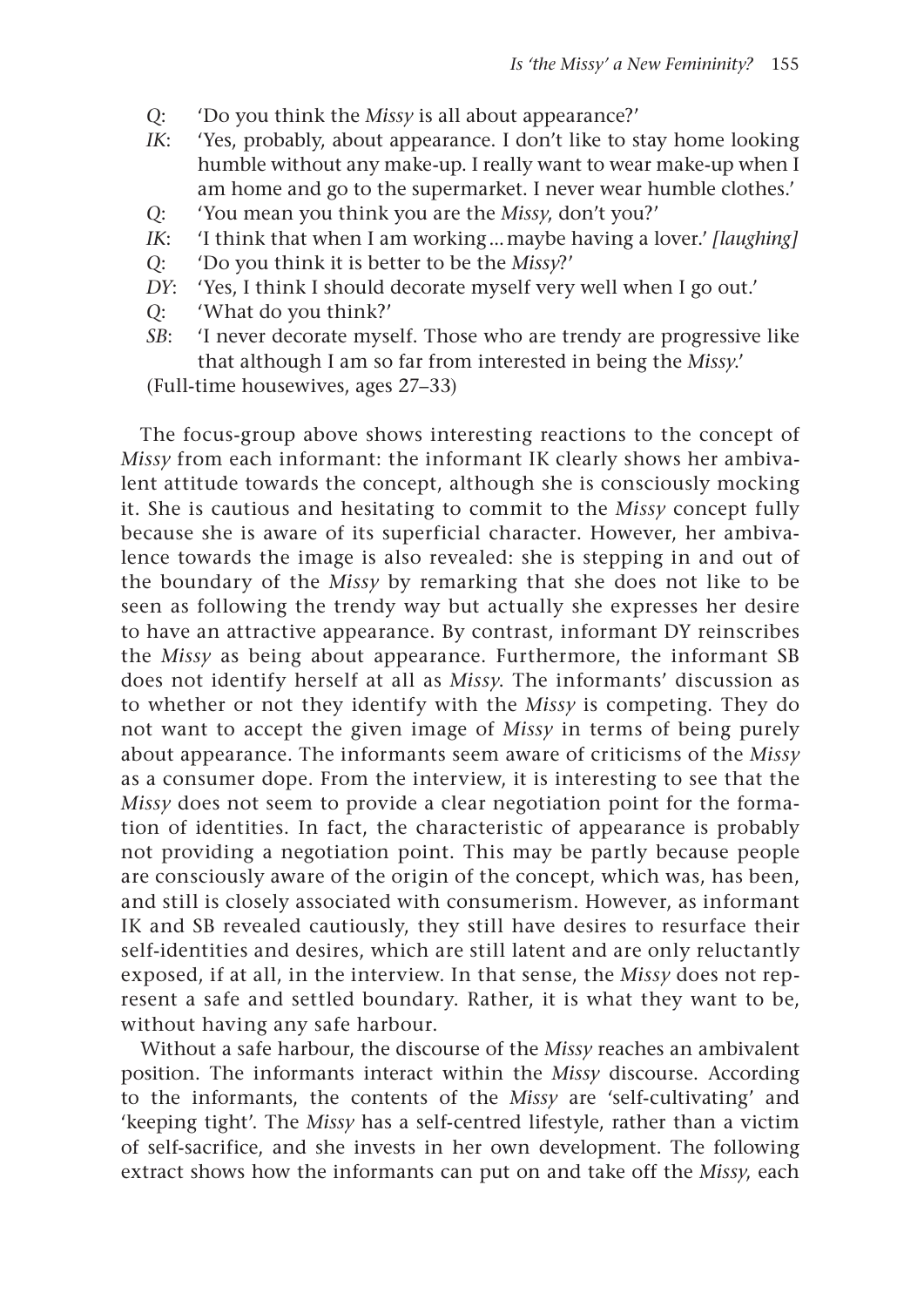reinventing the concept from their own point of view, and contextualizing it from their own position.

- *Q*: 'Do you think you are *Missy*? Or are you identifiable with *Missy*? Do you think people recognize you as a *Missy*? With regard to your previous discussion, you don't seem to want to be called *Missy*.'
- *DW*: 'I would love to be called the *Missy*. Sometimes, I am suspicious about the concept of *Missy*. I can imagine *Missy*'s house would be messy and untidy. She is focusing on herself only, while she is not doing proper domestic work. The domestic work may not be her priority. She could escape from all domestic obligations. She is only taking care of her appearance and her improvement. Selfish woman!'

(Full-time housewife, age 39)

The informant above clearly also has ambivalent feelings about *Missy*. She likes to be called *Missy*, but she shows her anxiety and prioritizes the domestic work as her obligation. She therefore seems to be struggling and oscillating between a self-sacrificing character as old identity and a selfish woman as new identity. For her, the *Missy* image is described as only taking care of herself and neglecting her domestic work. What the informant imagines being the *Missy* image may be too selfish for her to identify with. In her remarks, the boundaries between her personal and family boundaries are separated and the separation seems to cause some struggle and hesitations. In this sense, she is still stepping in and out of boundaries.

# **Conclusion**

This chapter has explored the emergence of the figure of the *Missy* in Korean media. Whilst emerging from an advertising campaign the *Missy* has captured the imagination of Korean society and become a site of contested identification for many women in their 30s. Such women do not unthinkingly adapt this identity as passive dopes, but rather take it up, negotiate it and resist it.

Thus, the *Missy* is here the fantasy of ability – or a technique to become without adopting or taking on signifiers of the subordinated other – *Missy*  therefore becomes a mechanism for reconstituting or reproducing the other as the 'not-*Adjumma*' from within, rather than beyond, the structure of the *Adjumma*. If *Missy* is coming out in antagonism to *Adjumma*, we can then possibly regard the emergence of the concept *Missy* as not an entirely alternative concept to pre-existing terms that refer to feminine identities in South Korea, although many women attempt to identify themselves with the *Missy* category. However, on the other hand, the image of *Missy* is not firmly harboured to any existing categories like *Adjumma* or *Agassi*, meaning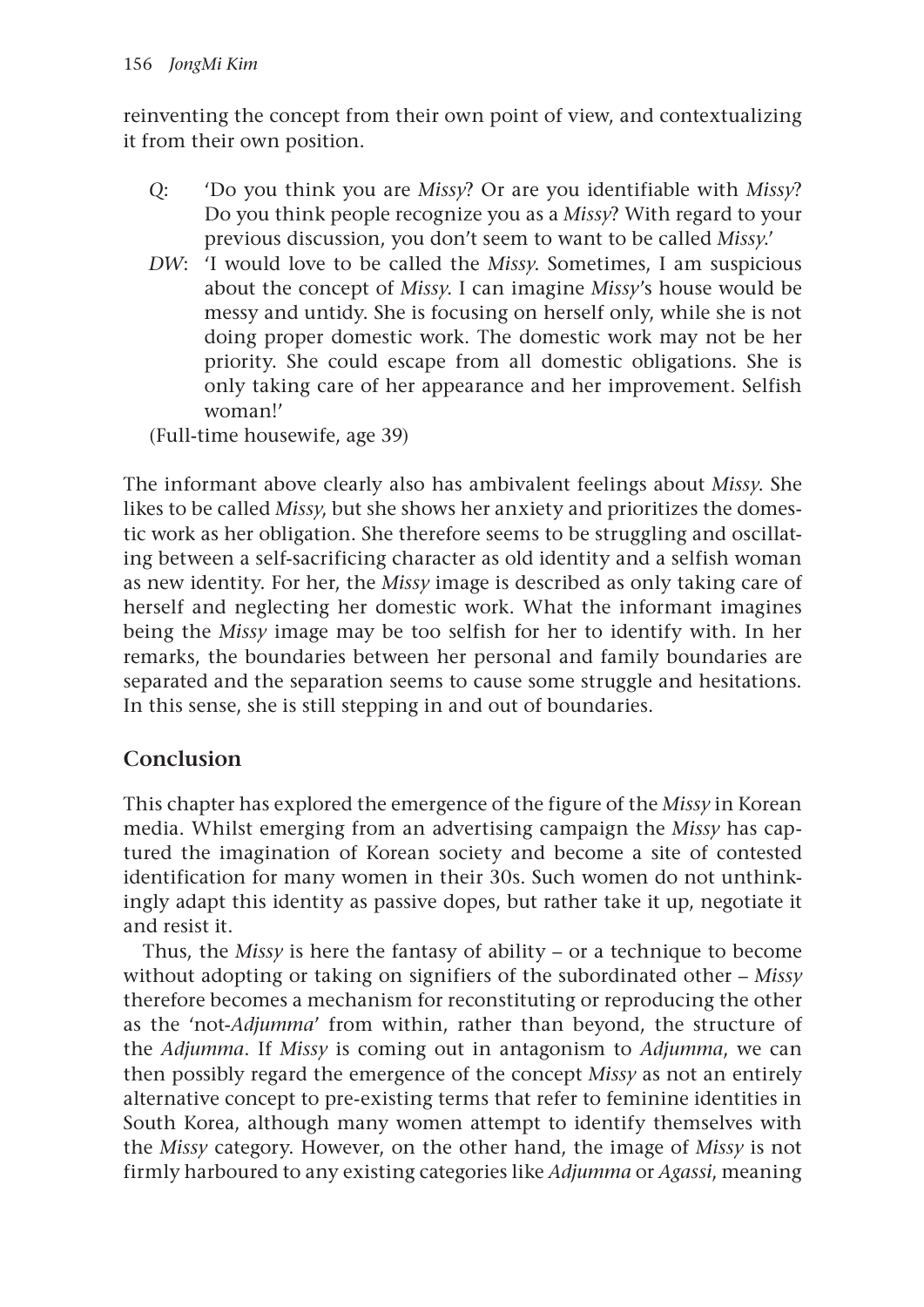that it is not possible to find any secure ground to explain the new identity formation such as economic class or political preference. *Missy* could, therefore, be a product of consumerism, of transformation of *Adjumma* or a representation of new femininity. None of these is clear. However, what is clear is that for informants *Missy* is an imagined, unsettled and unfixed term, one that is under construction and not one which is simply imposed as a ready-made package by the media and consumerism.

Therefore, I suggest that within the multitude and shifting images described here the informants' desire was not in the first place merely the product of Western mass media, but in fact emerged from their own negotiation with their positions in their own context. Finally, this in-and-out-ness of the *Missy* identity shows the complexity of how the informants are struggling and contesting with married femininities in South Korea. This can most clearly be seen in the way the interview data reveal that informants endorse, hesitate and refuse some factors of the *Missy.* Furthermore, as shown, the open discourse of their newly expressed desires is accompanied by their negotiation of marital life. This desire is still undecided, is perhaps never going to be decided, and is based on their imagination. It can be said that it is a 'space of dream' or 'paradoxical space' – never settled or defined. In other words, the *Missy* could be best understood as a conjuncture of conflicting desire and new femininity, continually in the process of transformation.

#### **Notes**

- 1. The conventional category used to refer to housewives in South Korea is *Adjumma*. Literally, *Adjumma* means a distant female relative, usually older and married. It is, however, used in a more general fashion as a convenient title for any older female, usually past her thirties and presumed to be married with children. Nevertheless, this general meaning referring to married and old women has changed significantly in recent years. In particular, through the industrialization process since the 1960s, the meaning of the term gradually shifted from being a positive and general term to one that is negative and derogatory. The term, *Adjumma,* now often connotes "audacious", "unconsidered", "unashamed" and "ignorant" femininities. Even their appearances can be seen to be typified as such, often represented with short, permed hair, tattooed eyebrows and clown-like make-up.
- 2. This empirical research was conducted in South Korea between 1999 and 2000. During my fieldwork, I interviewed 101 women in 21 group interviews and individual interviews.

### **Bibliography**

Cho, H. (2002) 'Living with Conflicting Subjectivities: Mother, Motherly Wife, and Sexy Woman in the Transition from Colonial-Modern to Postmodern Korea' in L. Kendall (ed.), *Under Construction: The Gendering of Modernity, Class and Consumption in the Republic of Korea* (Honolulu: University of Hawaii Press).